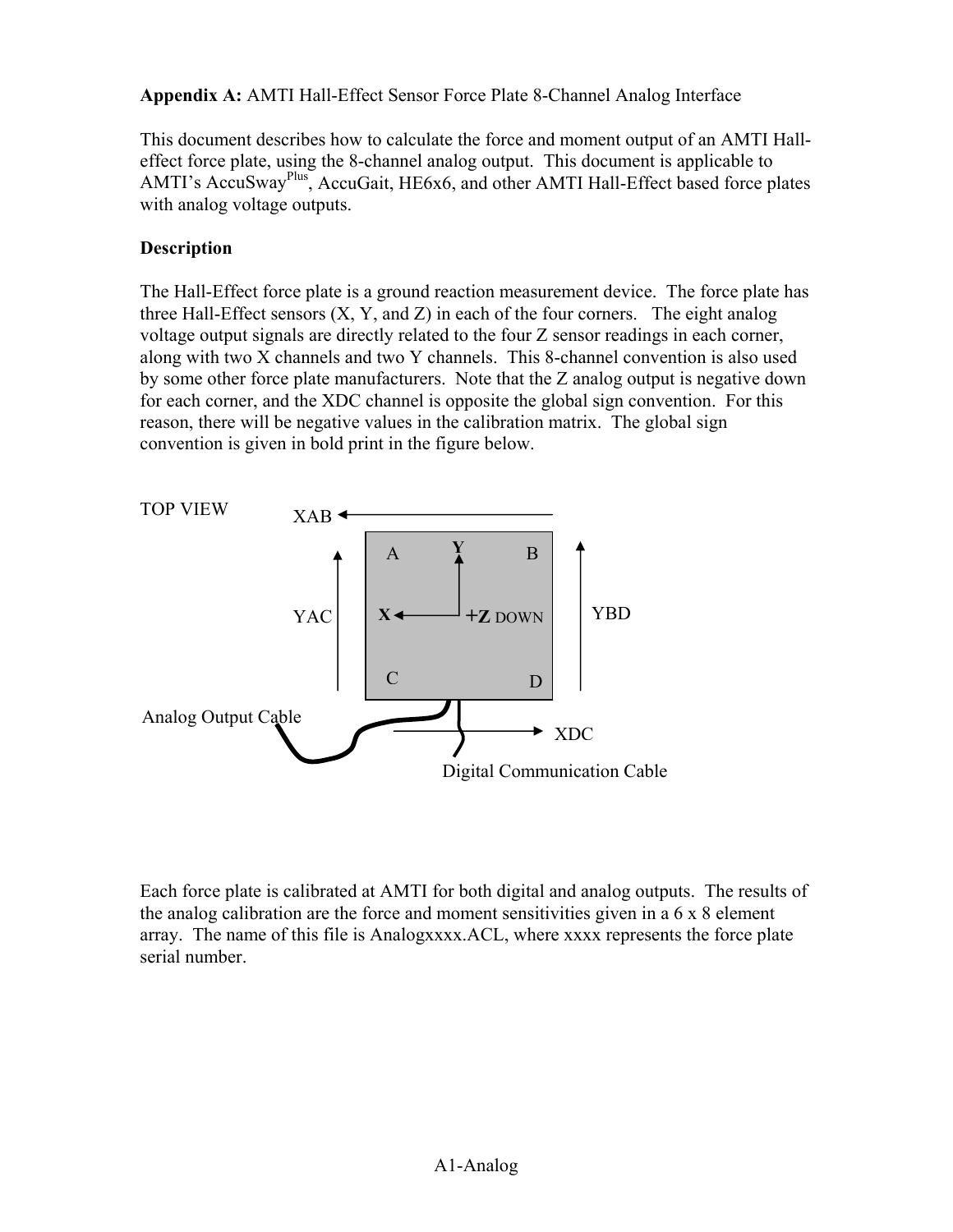# **Setup**

A 10-pin connector is used for the analog signal outputs. It is intended to be connected (via the green terminal box) to the users analog data acquisition system, such as a multichannel voltmeter or analog to digital (A/D) converter commonly installed in personal computers. If you require BNC output connectors please contact us and we can provide you with the correct cable.

The force plate is normally controlled by the RJ "telephone style" cable when connected to a digital acquisition system. This cable transmits and receives commands to the platform. The analog 10-pin is output only.



AMTI's PJB-101 allows use of the force plate without any connection to an RS-232 control system. The user must connect the PJB-101 to the force plate with the RJ cable, and provide power through the PJB-101. The ZERO button must be pressed manually after the force plate warms up to initiate the autozero routine. Two power supplies are required to operate two force plates through a PJB-101. The analog output will connect to the green terminal box, which provides outputs via screw terminals. If you require outputs via BNC connectors please contact us and we can provide you with the correct cable.

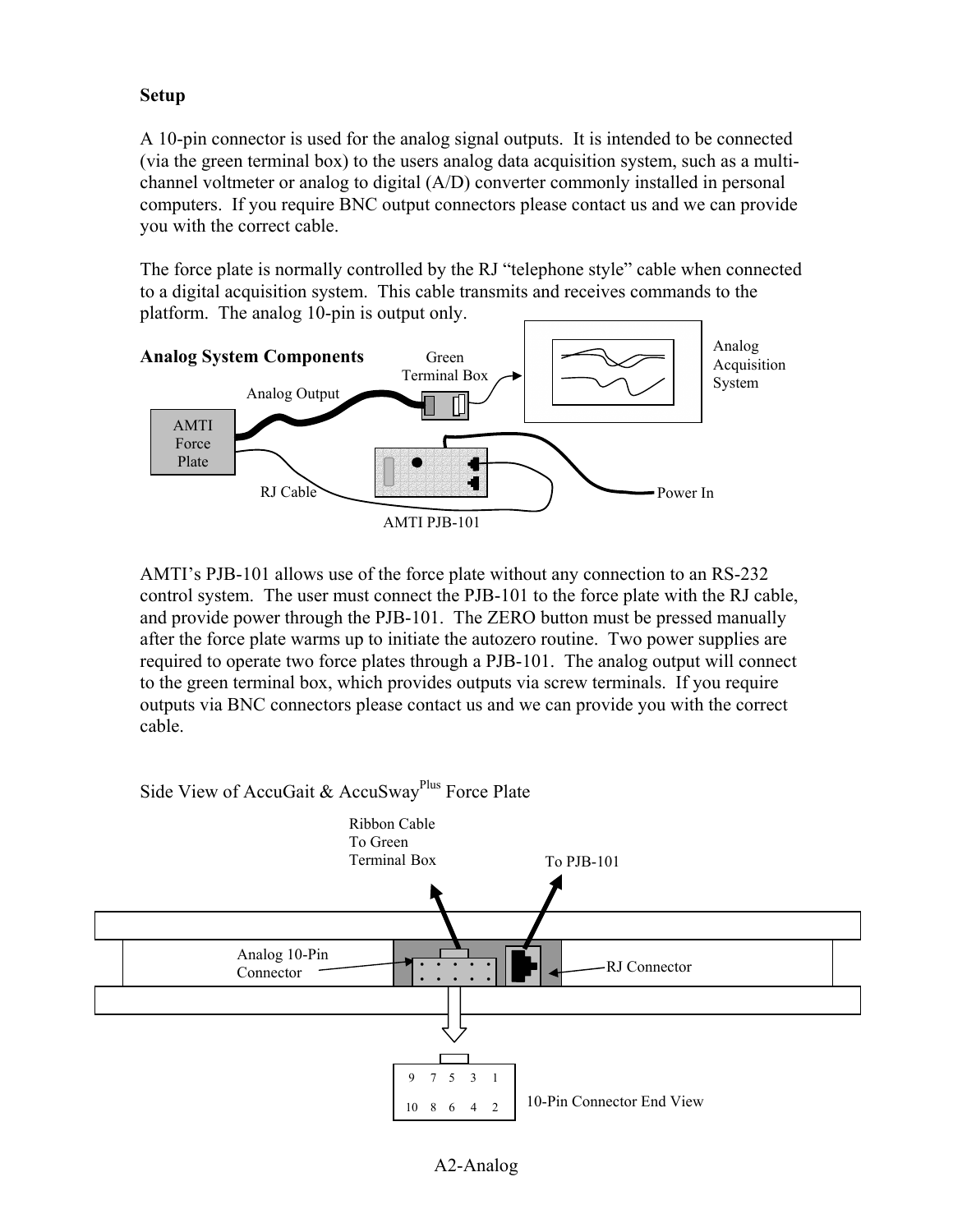## **Analog Voltage Signals and Filtering**

When the force plate is powered, eight voltage signals are always present at the 10-pin output connector. These signals are always filtered by a primary 200Hz low-pass, twopole filter.

| PIN Number | Description                    | <b>Shorthand Notation</b> |
|------------|--------------------------------|---------------------------|
|            | Z output from corner C         | Cz                        |
|            | Z output from corner D         | Dz                        |
|            | Z output from corner A         | Az                        |
|            | Z output from corner B         | Bz                        |
|            | Y output from A and C combined | <b>YAC</b>                |
| 6          | X output from D and C combined | <b>XDC</b>                |
|            | X output from A and B combined | <b>XAB</b>                |
| 8          | Y output from B and D combined | <b>YBD</b>                |
| 9          | Signal reference ground        | <b>SGND</b>               |
|            | Chassis ground                 | <b>GNS</b>                |

## **Analog Signal Connector Pin-Out for AccuGait & AccuSwayPlus**

These pin numbers directly correlate to the screw terminal outputs on the green terminal box as well. If you request a cable with BNC outputs the outputs will be labeled.

#### **Voltage Signal Output**

#### *Units before Serial Number 0232*

After pressing the ZERO button on the PJB-101, or sending the autozero command digitally, all eight analog channels should be at a nominal value of 2.5 volts. It is recommended to acquire and save this voltage to tare out each channel. After tare, each channel should be 0.0 Volts when unloaded. The full-scale voltage output is then +/-2.5 Volts from this normalized zero value. By normalizing the analog voltage channels to zero, the correct sign convention will result.

#### *Units after and including Serial Number 0232*

The analog output range of these later units is  $\pm 10.0$  Volts with auto zeroed values of approximately 0 volts. Although these near zero values are quite small, it is still recommended that these small values be used for the software tare on the outputs.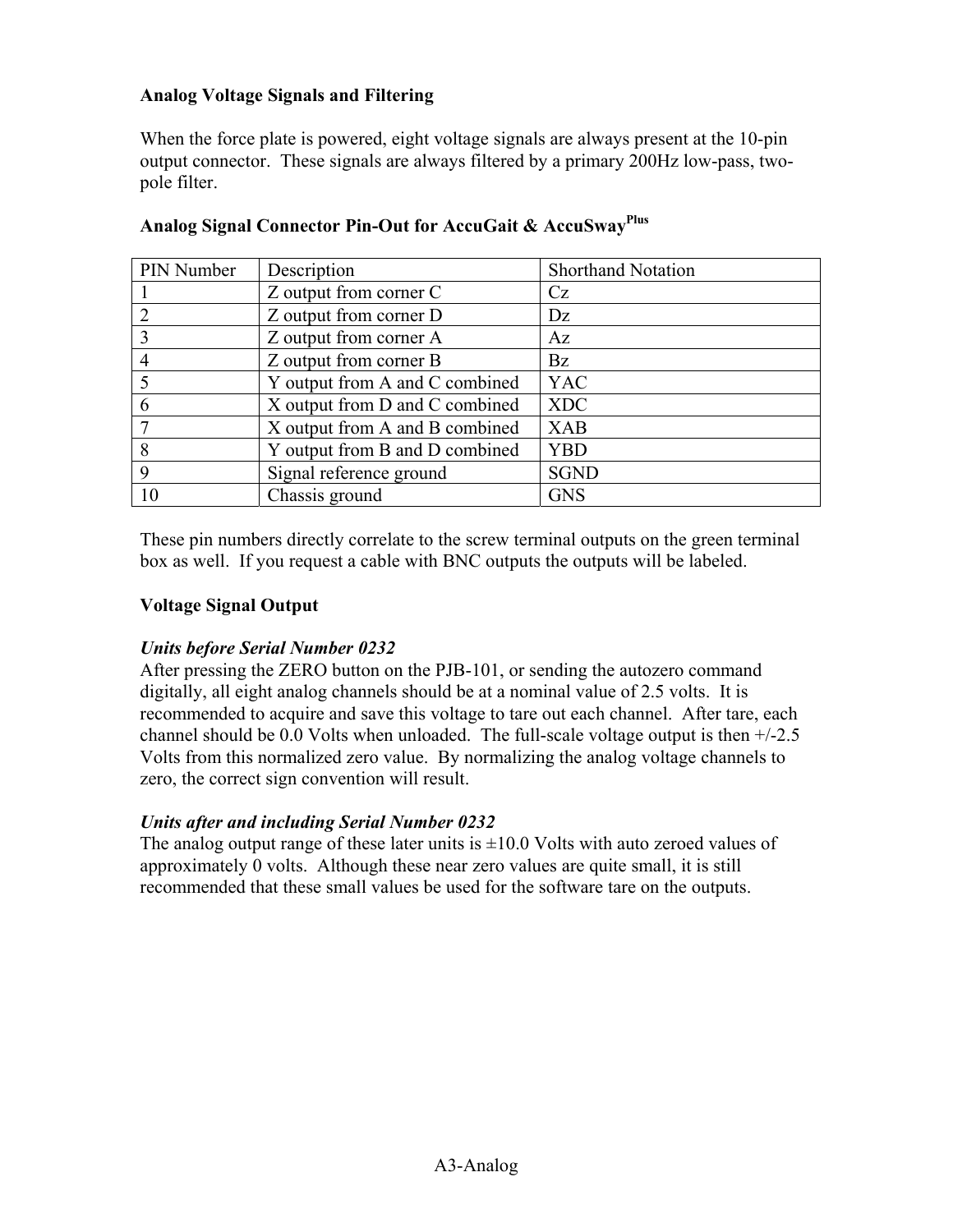#### **Using the Analog Calibration Matrix to Calculate Force and Moment Output.**

As described previously, there are eight analog channels which should be normalized to 0.0 Volts. To normalize each channel, subtract the acquired unloaded value (2.5 Volts nominal for SN before 0232; 0 Volts nominal for SN after and including 0232) from each force plate output signal. Let Table 1 represent the analog voltage values after auto zero:

| Table 1. |  |  | $Az$ $Bz$ |  |  |  | $\vert$ YAC $\vert$ XDC $\vert$ XAB $\vert$ YBD |  |
|----------|--|--|-----------|--|--|--|-------------------------------------------------|--|
|----------|--|--|-----------|--|--|--|-------------------------------------------------|--|

Example:  $Cz = 2.49V$ ,  $Dz = 2.55V$ , etc... (newer models:  $Cz = -0.010$ ,  $Dz = 0.050$ , etc...)

When the force plate is unloaded, collect and save the offset value for each channel.

Table 2. | Czoff | Dzoff | Azoff | Bzoff | YACoff | XDCoff | XABoff | YBDoff |

Example: Czoff = 2.49V, Dzoff = 2.55V, etc... (Czoff =  $-0.010$ , Dzoff =  $.050$ , etc...)

Acquire the data set from the desired event. Subtract the offset values in Table 2 from the acquired event data. Let Table 3 represent one row of the "offset corrected" acquired data.

Example Acquired Event Data:  $Cz = 2.89V$ ,  $Dz = 1.02V$  ( $Cz = 0.41V$ ,  $Dz = -1.58V$ )

| Table 3. $\Delta C_z$ $\Delta D_z$ $\Delta Az$ $\Delta B_z$ $\Delta YAC$ $\Delta XDC$ $\Delta XAB$ $\Delta YBD$ |  |  |  |  |  |  |  |  |  |
|-----------------------------------------------------------------------------------------------------------------|--|--|--|--|--|--|--|--|--|
|-----------------------------------------------------------------------------------------------------------------|--|--|--|--|--|--|--|--|--|

Example:  $\Delta$ Cz = Cz event data - Czoff = 2.89 - 2.49 = 0.40V (0.41-<sup>-</sup>0.01 = 0.40V)  $\Delta$ Dz = Dz event data - Dzoff = 1.02 - 2.55 = -1.53V (-1.48-0.05 = -1.53V)

Let Table 4 represent the force plate calibration matrix Analogxxxx.acl, as provided to the customer on CD, where xxxx is the platform serial number. The engineering units of the calibration matrix are pounds / volt or inch-pounds / volt.

| <b>S11</b>      | S <sub>12</sub> | S <sub>13</sub>  | S <sub>14</sub> | S <sub>15</sub> | S <sub>16</sub> | S17             | <b>S18</b>      |
|-----------------|-----------------|------------------|-----------------|-----------------|-----------------|-----------------|-----------------|
| S <sub>21</sub> | S <sub>22</sub> | S <sub>2</sub> 3 | S <sub>24</sub> | S <sub>25</sub> | S <sub>26</sub> | S <sub>27</sub> | S <sub>28</sub> |
| S31             | S32             | S33              | S34             | S35             | S <sub>36</sub> | S37             | S38             |
| S41             | S42             | S43              | S44             | S <sub>45</sub> | S <sub>46</sub> | S <sub>47</sub> | S48             |
| S <sub>51</sub> | S <sub>52</sub> | S <sub>5</sub> 3 | S <sub>54</sub> | S <sub>55</sub> | S <sub>56</sub> | S <sub>57</sub> | S58             |
| S61             | S <sub>62</sub> | S63              | S <sub>64</sub> | S <sub>65</sub> | S66             | S <sub>67</sub> | S68             |

To calculate the force and moment values, multiply each of the readings in Table 3 by each row of the calibration matrix in Table 4. Then sum the product of each row. The equations for the 6 orthogonal force and moment calculations are given here:

# **Force Calculations:**

Table 4.